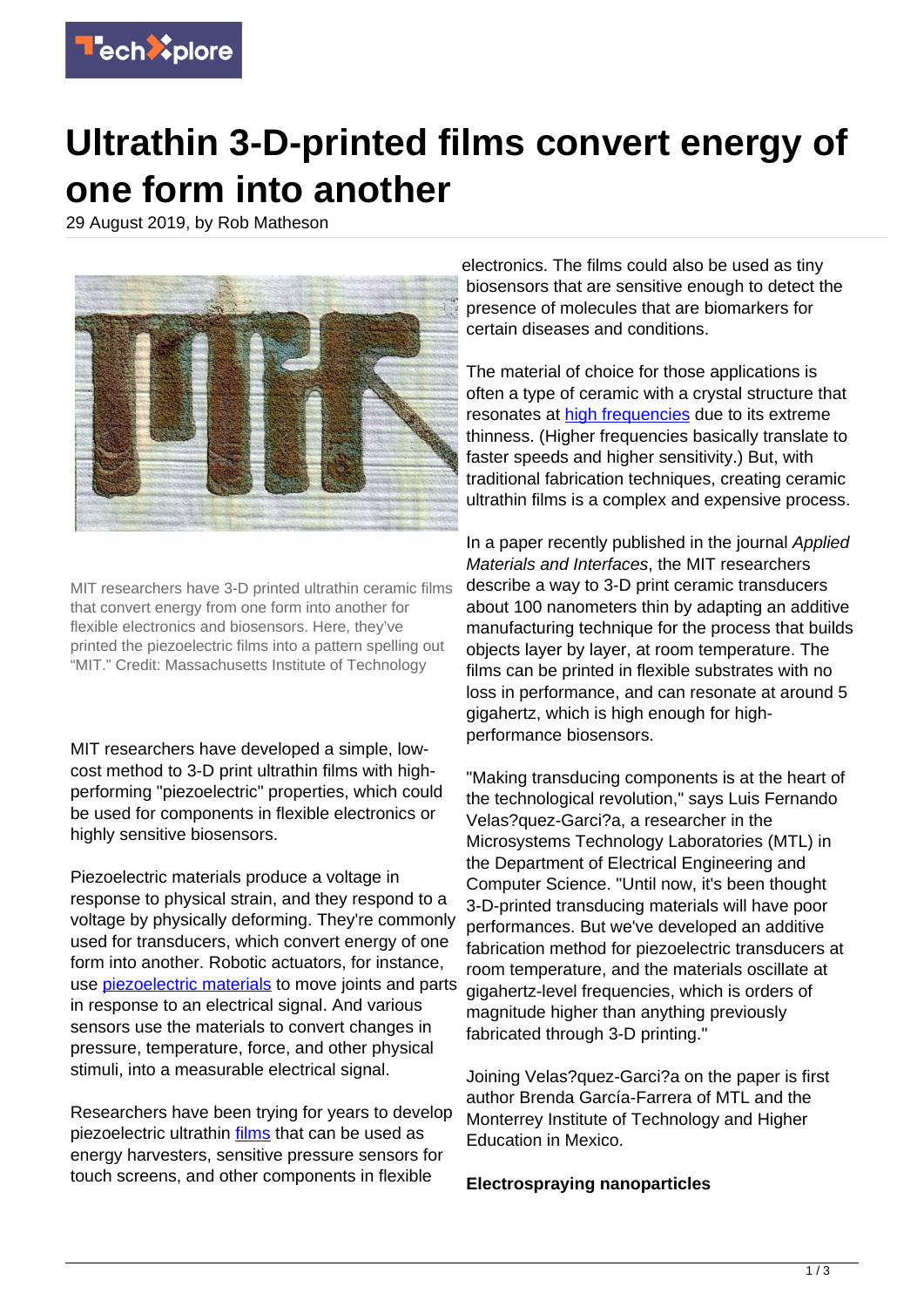

Ceramic piezoelectric thin films, made of aluminum used in 3-D printing—contains zinc oxide nitride or zinc oxide, can be fabricated through physical vapor deposition and chemical vapor deposition. But those processes must be completed in sterile clean rooms, under high temperature and high vacuum conditions. That can be a timeconsuming, expensive process.



MIT researchers have 3-D printed ultrathin ceramic films that convert energy from one form into another for flexible electronics and biosensors. The process involves printing long, narrow lines of "piezoelectric" feedstock (pictured) on a substrate, overlapping the lines, and drying them out piezoelectric response—meaning the measurable at room temperature. Credit: Massachusetts Institute of **Technology** 

There are lower-cost 3-D-printed piezoelectric thin films available. But those are fabricated with polymers, which must be "poled"— meaning they must be given [piezoelectric properties](https://techxplore.com/tags/piezoelectric+properties/) after they're printed. Moreover, those materials usually end up tens of microns thick and thus can't be made into ultrathin films capable of high-frequency actuation.

The researchers' system adapts an additive fabrication technique, called near-field electrohydrodynamic deposition (NFEHD), which uses high electric fields to eject a liquid jet through a nozzle to print an ultrathin film. Until now, the technique has not been used to print films with piezoelectric properties.

The researchers' liquid feedstock—raw material

nanoparticles mixed with some inert solvents, which forms into a piezoelectric material when printed onto a substrate and dried. The feedstock is fed through a hollow needle in a 3-D printer. As it prints, the researchers apply a specific bias voltage to the tip of the needle and control the flow rate, causing the meniscus—the curve seen at the top of a liquid—to form into a cone shape that ejects a fine jet from its tip.

The jet is naturally inclined to break into droplets. But when the researchers bring the tip of the needle close to the substrate—about a millimeter—the jet doesn't break apart. That process prints long, narrow lines on a substrate. They then overlap the lines and dry them at about 76 degrees Fahrenheit, hanging upside down.

Printing the film precisely that way creates an ultrathin film of crystal structure with piezoelectric properties that resonates at about 5 gigahertz. "If anything of that process is missing, it doesn't work," Velas?quez-Garci?a says.

Using microscopy techniques, the team was able to prove that the films have a much stronger signal it emits—than films made through traditional bulk fabrication methods. Those methods don't really control the film's piezoelectric axis direction, which determines the material's response. "That was a little surprising," Velas?quez-Garci?a says. "In those bulk materials, they may have inefficiencies in the structure that affect performance. But when you can manipulate materials at the nanoscale, you get a stronger piezoelectric response."

## **Low-cost sensors**

Because the piezoelectric ultrathin films are 3-D printed and resonate at very high frequencies, they can be leveraged to fabricate low-cost, highly sensitive sensors. The researchers are currently working with colleagues in Monterrey Tec as part of a collaborative program in nanoscience and nanotechnology, to make piezoelectric biosensors to detect biomarkers for certain diseases and conditions.